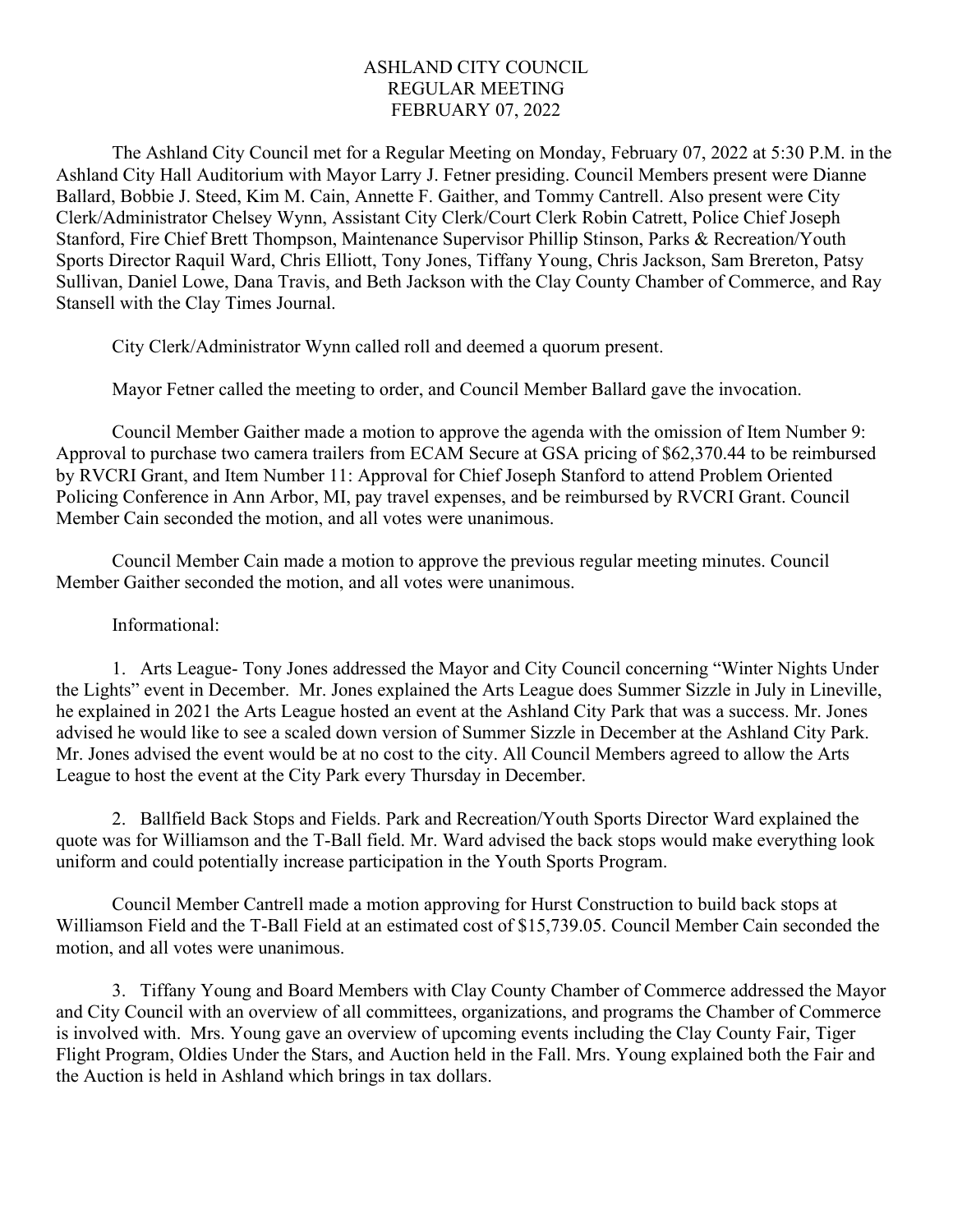### 02.07.2022 Page 2

4. Hazard Mitigation Grant (Storm Shelter Grant) 25% match. City Clerk/Administrator Chelsey Wynn addressed the Mayor and Council concerning opportunities for a Storm Shelter Grant. Clerk Wynn advised she needed an idea of where the Council would like to place the storm shelters before she applies for the grant. Council Members discussed potential locations for the storm shelters.

Council Member Gaither made a motion approving the city apply for the Hazard Mitigation Grand with a potential 25% match for Hazard Mitigation Grants (Storm Shelter) if awarded. Council Member Cain seconded the motion, and all votes were unanimous.

## 5. Fuel Pumps- AGL

Mayor Fetner and Chief Stanford explained an issue with the card holder at the fuel pumps owned by AGL, which required a new card holder to be purchased. Mayor Fetner discussed the cost of installing the card holder.

Chief Stanford explained an option to get a government fleet card which can be used at 95% of all gas stations in the United States. Chief Stanford advised the same taxes would be removed as they currently are through AGL. Chief Stanford explained the fleet cards would be at market price the day of purchase less the taxes. Chief Stanford advised whatever the city decides to do, there needs to be a contingency plan in the event the fuel pumps at AGL aren't working.

Mayor Fetner expressed his opinion on the subject by stating he believes the city should help AGL with the fuel system card holder cost, and go ahead and get around 3 fleet cards in the event the pumps are out.

Council Members expressed concerns and asked questions about the cost of the fuel system card holder. All Council Member agreed to continue with AGL and get fleet cards for backup.

6. League of Municipalities Annual Convention- May 11-14, 2022 (Tuscaloosa)

Council Member Gaither made a motion approving for 6 Representatives from the City of Ashland to attend the Annual League of Municipalities Convention on May 11-14, 2022, pay all registration and travel expenses. Council Member Cain seconded the motion, and all votes were unanimous.

7.Library Windows- Maintenance Supervisor Stinson gave an update on the current windows. Mayor Fetner requested Supervisor Stinson to get a price to replace all windows at the City Library.

# Committee Reports:

Mayor Fetner advised the Water Department is applying for a 10-million-dollar grant for the water system in the City through the rescue funds.

Council Member Ballard did not report

Council Member Steed did not report

Council Member Cain thanked employees for helping with the Retirement Celebration for Librarian Tina Nolen, and Maintenance Supervisor Stinson is going to update on the flower beds.

Council Member Gaither reported Hurst Construction did the pre demolition on the Urban Park today, and it will begin soon.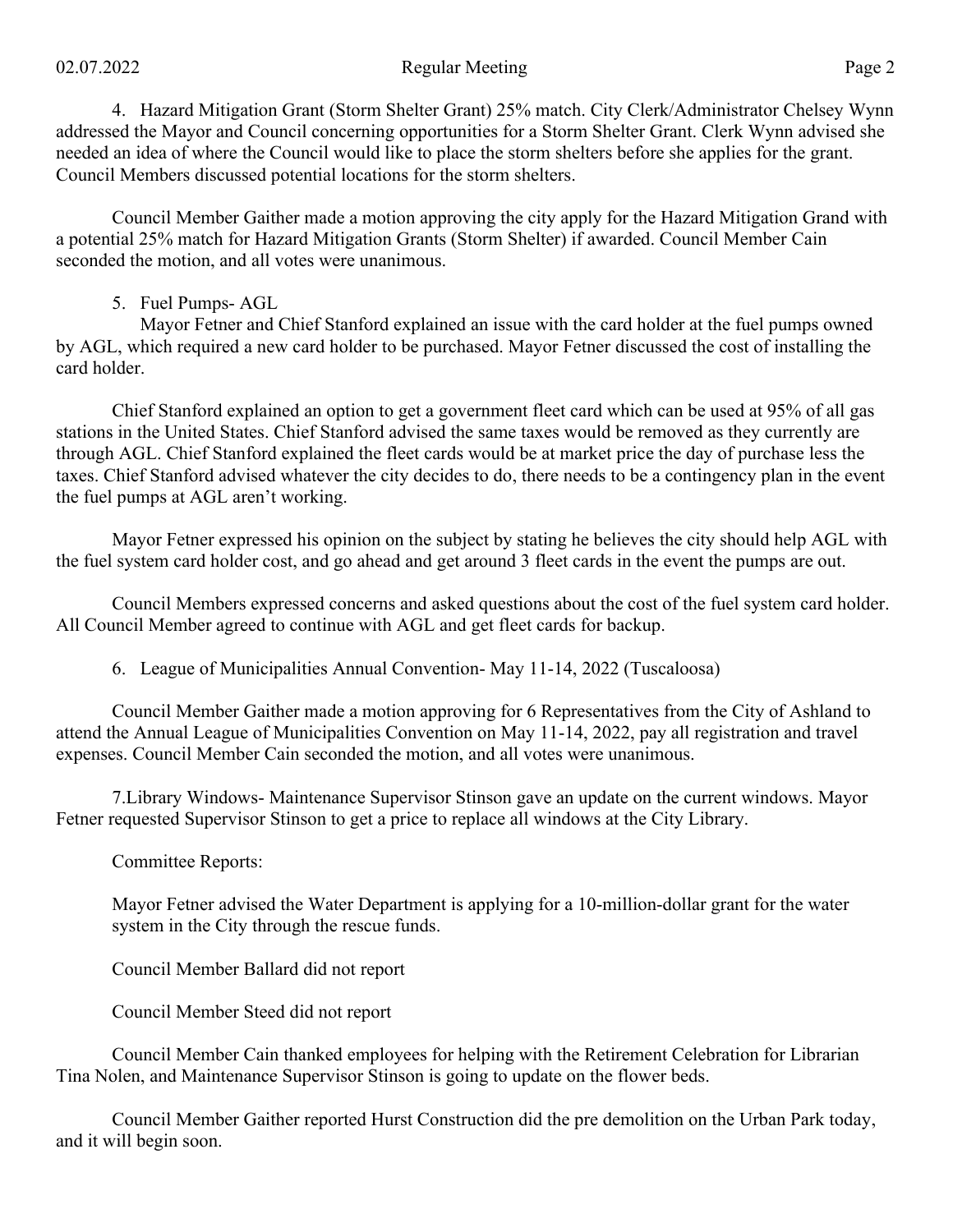Council Member Cantrell did not report

Police Chief Stanford reported on break-in at the Masonic Lodge and issue at the City Cemetery which has resulted in extra patrols at the cemetery. Chief Stanford reported on a meeting with the Children's Policy Council concerning the mental health crisis in our county. Mayor Fetner asked about putting cameras in the cemetery. Chief Stanford advised there isn't power in the cemetery, but if the Council wants the expense of installing power, then he could look into the cost.

Fire Chief Thompson reported on calls responded to by the Fire Department. Chief Thompson advised the members are currently attending training in Lineville tonight.

Maintenance Supervisor Stinson reported on the demolition process at the Urban Park. Supervisor Stinson advised the paving project begins tomorrow (Tuesday). Supervisor Stinson introduced Mr. Chris Elliott as a potential new hire.

Parks & Recreation/Youth Sports Director Ward reported on the Basketball Program.

Court Clerk Robin Catrett reported on agenda items.

City Clerk/Administrator Chelsey Wynn did not report.

New Business:

Council Member Cain made a motion approving the current bills received since the last regular meeting in the amount of \$10,395.49. Council Member Steed seconded the motion, and all votes were unanimous.

Council Member Gaither made a motion approving to give Robin Catrett a 2-step evaluation-based raise to Range 16 Step 7 effective February 5, 2022. Council Member Cantrell seconded the motion, and all votes were unanimous.

Council Member Cain made a motion approving a Lease Agreement with Gary Martin. Council Member Ballard seconded the motion, and all votes were unanimous.

Council Member Gaither made a motion approving Court Clerk Robin Catrett and Magistrate Sarah McKemie to attend the 2022 Regional Court Seminar on April 07, 2022, pay registration fees of \$195.00 each, and reimburse travel expenses. Council Member Ballard seconded the motion, and all votes were unanimous.

Council Member Gaither made a motion approving Court Clerk Robin Catrett and Magistrate Sarah McKemie to attend a Seminar for Municipal Clerks and Magistrates in Madison, AL on May 6, 2022, pay registration fees of \$150.00 each, and reimburse travel expenses. Council Member Cain seconded the motion, and all votes were unanimous.

Council Member Cain made a motion to hire Chris Elliott as Equipment Operator at a pay of Range 8 Step 5 effective February 8,2022. Council Member Gaither seconded the motion, and all votes were unanimous.

Council Member Cain made a motion approving to give Library Aide Maria Tibbits a 1-step evaluationbased raise to Range 3 Step 4 effective January 22, 2022. Council Member Gaither seconded the motion, and all votes were unanimous.